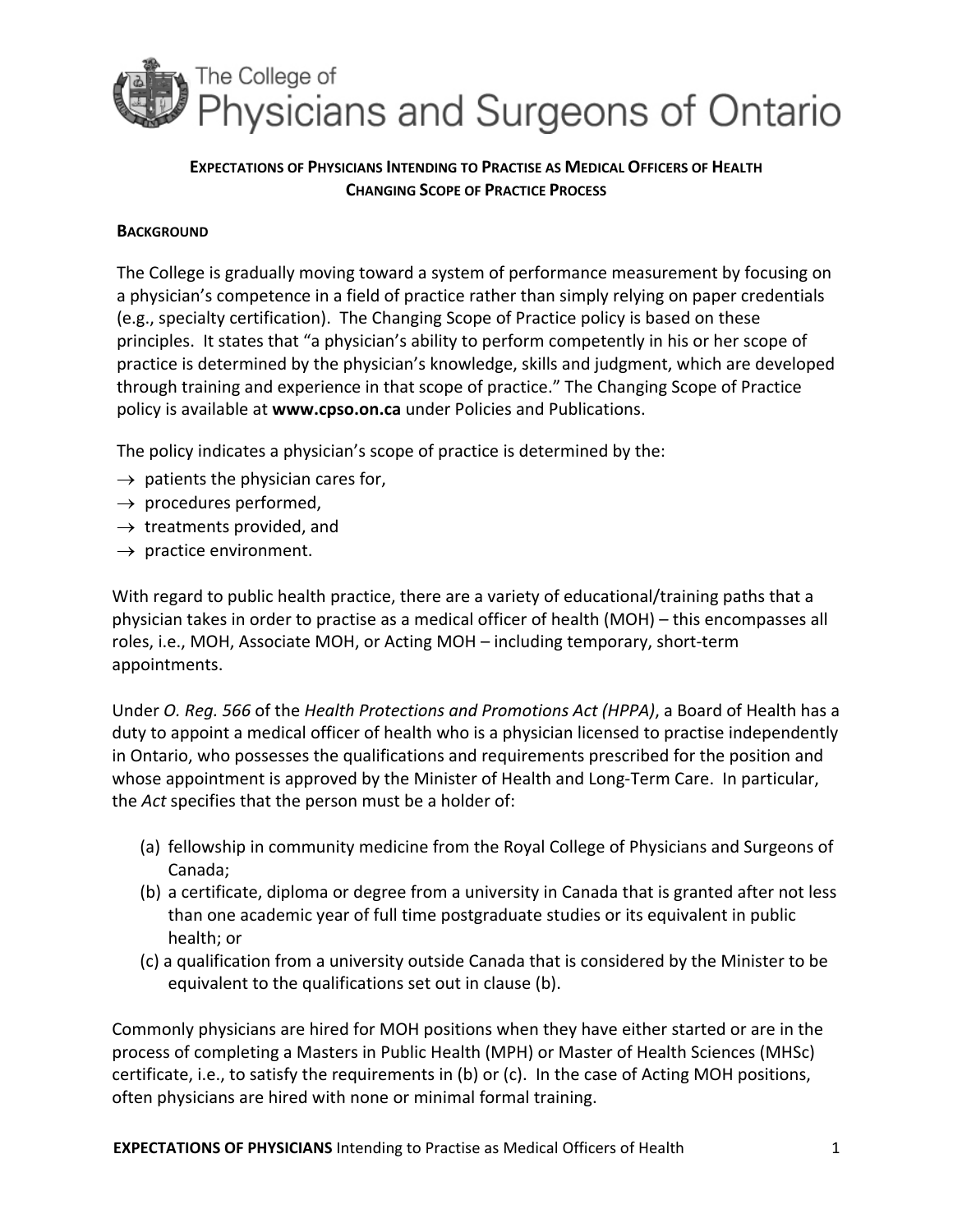A Working Group composed of representatives from the Public Health Division of the MOHLTC; two medical officers of health (a RCPSC‐certified specialist in community medicine, and a physician with a Masters in Public Health); and an academic RCPSC‐certified specialist in community medicine developed the following decision‐making framework to assist the College in evaluating requests from physicians intending to practise as MOHs.

Regardless of the educational path undertaken, the Working Group has decided that a physician must meet one set of competencies in order to practise safely as an MOH. The unique set of competencies required for public health practice are specified in a document developed by an external pan‐Canadian Medical Officer of Health Competencies Working Group entitled *A Set of Minimum Competencies for Medical Officers of Health in Canada – Final Report* dated March 2009, available at www.nsscm.ca. This document served as a framework in informing the College's decisions around training, supervision and assessment.

The College must ensure that physicians who are entering public health practice with an MPH designation or another acceptable educational program have, in fact, completed training that includes all of the competencies necessary for an individual to safely practise public health medicine. It is hoped that, by engaging with the College, individual physicians will be better able to choose a program, courses and training experiences that will best prepare them for practising public health medicine and meet the *HPPA* requirements.

The tools developed by the Working Group will have broader application to practice assessments of physicians engaged in public health practice. While our process will initially apply to physicians who have undergone or are undergoing a change in scope of practice, eventually the College will adapt the process for use in our Peer Assessment program. This successful program began in the 1980's, initially for family physicians and is intended to assist physicians in identifying opportunities for growth in their practice. Over the years, assessment protocols have been developed for a number of other medical specialties. Once in place, the College will be able to assess *any* physician who practises in the area of public health and who has been identified through the random selection process. Many physicians have indicated their satisfaction with the assessment process and benefits to their continued professional development.

### **WORKING GROUP'S RECOMMENDATIONS**

The Changing Scope of Practice policy applies to physicians who have accepted or are in the process of applying for an MOH position (MOH, Associate MOH, or Acting – including temporary, short‐term appointments) **on or after June 1, 2003** and who do *not* possess RCPSC certification in community medicine.

The policy requires physicians to self-report to the College when they have changed or intend to change their scope of practice. The College facilitates and oversees the change in scope of practice process if the College determines that the change in scope of practice is *significant* and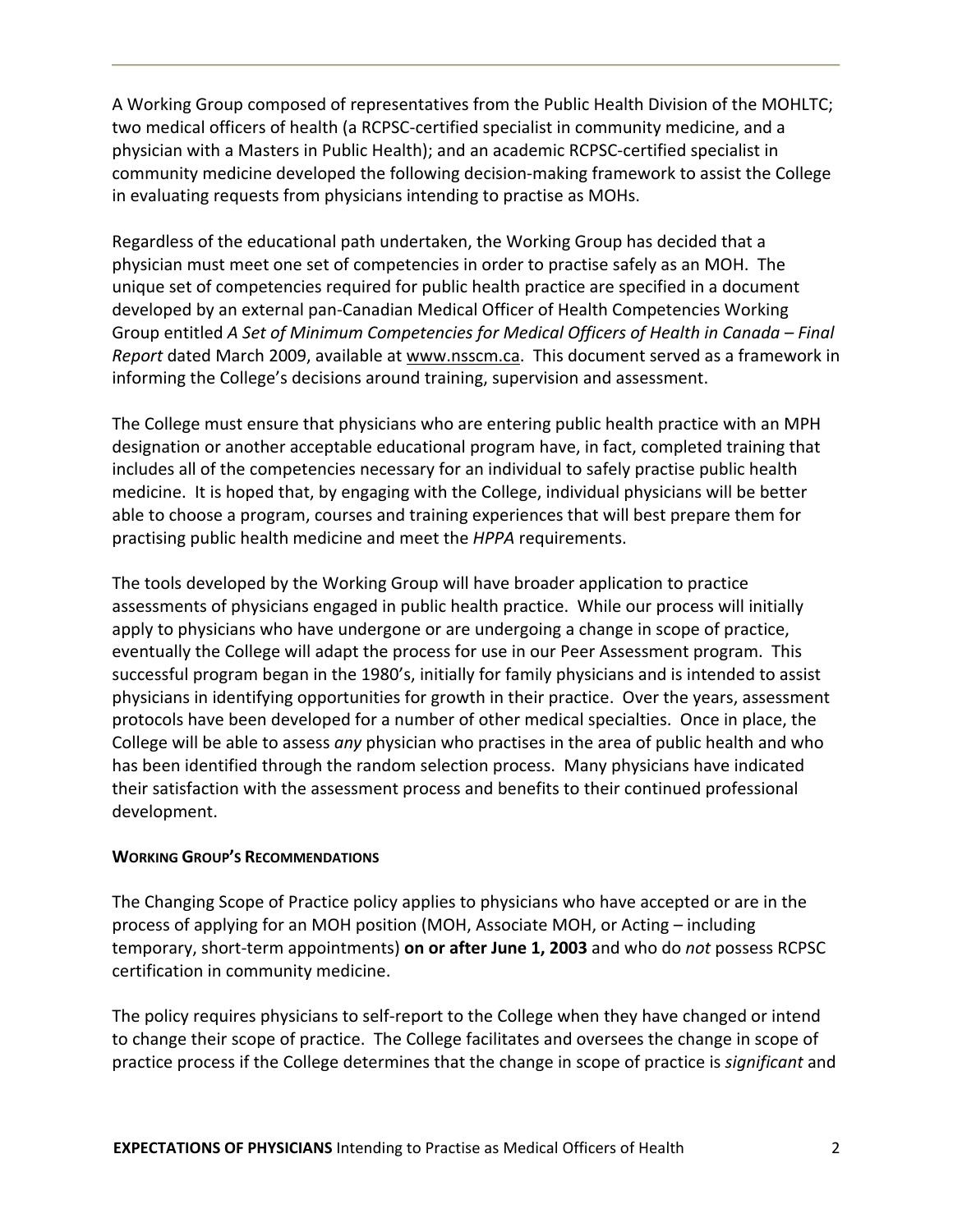the physician does *not* have the training and/or experience to practise competently in the new area of practice.

Change in scope of practice decisions are based on each physician's individual circumstances. While the change in scope of practice process generally involves training, supervision and assessment, the training and supervision components *may not* apply in every case.

Boards of Health which have recently hired, or are in the process of hiring physicians for all MOH positions – i.e., MOH, Associate MOH, or Acting, including temporary or short-term appointments – should be considering the professional expectations in their hiring decisions. At a minimum, potential recruits and practising MOHs (who do not possess RCPSC certification in community medicine and began practising on or after June 1, 2003) should be referred to the College for information about the Changing Scope of Practice policy and how it may apply to them. The College will work together with physicians and Boards of Health to find individualized solutions that will enable them to fulfill all legislative and professional expectations.

The following diagram provides an overview of the changing scope of practice process and how it applies to physicians who wish to change their scope of practice to include public health – specifically, as Medical Officers of Health.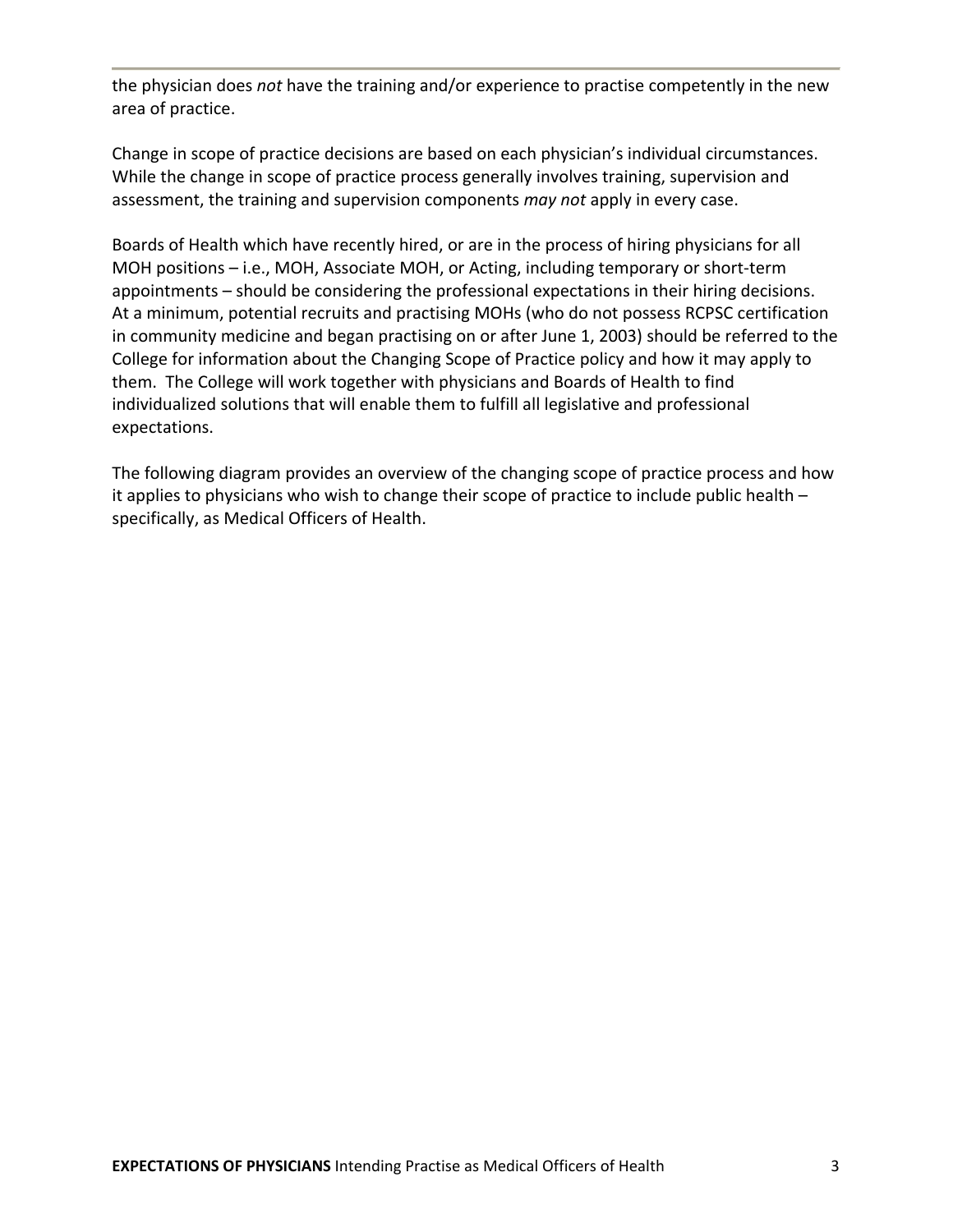#### **OVERVIEW: CHANGING SCOPE OF PRACTICE PROCESS**

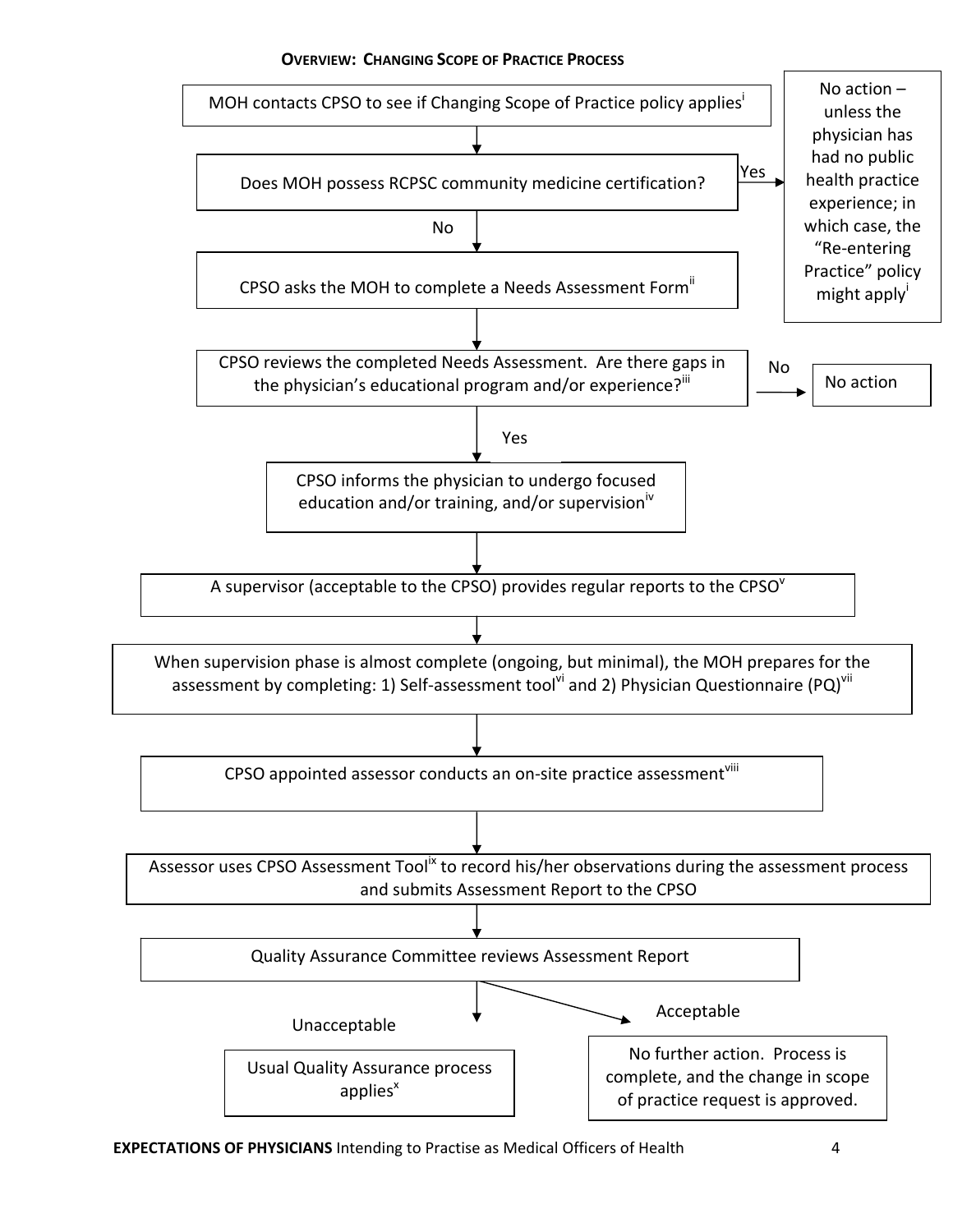### **ENDNOTES:**

- i) The **Changing Scope of Practice** policy applies to physicians who have accepted or are in the process of applying for an MOH position (MOH, Associate MOH, or Acting – including temporary, short‐term appointments) *on or after June 1, 2003* and who do *not* possess RCPSC certification in community medicine. Note that the College's **Re‐entering Practice** policy applies to physicians who have been out of practice for a period of at least three years or who have practised less than a total of six months in the preceding five‐year period and who intend to enter the same type of practice in which they were previously involved: http://www.cpso.on.ca/policies/policies/default.aspx?ID=1626.
- ii) The **Needs Assessment** form is structured around the eight broad minimum competency categories identified in the national document "*A Set of Minimum Competencies for Medical Officers of Health in Canada – Final Report dated March 2009"* (www.nsscm.ca)*.* These categories represent the specialized knowledge and skills important for public health practice. The physician's completed Needs Assessment form provides insight about the physician's training in public health (former training, as well as any training in progress) and practice experience as it relates to these eight competencies. It is common for a physician to be completing a Masters in Public Health (MPH) or Master of Health Sciences (MHSc) certificate while serving in a public health position.
- iii) The CPSO will review evidence of the physician's training and practice experience in relation to the eight broad minimum competency categories with special focus on the four priority competencies identified by the CPSO:
	- 1) Monitoring and Assessing the Health of the Public
	- 2) Public Health Consultant
	- 3) Investigating and Mitigating Immediate Risks to Human Health, and
	- 4) Communication (this one is a sub‐set of the broader competency category called "Communication, Collaboration, and Advocacy for the Public's Health").
- The CPSO will determine the nature, level and duration of supervision according to the physician's individual circumstances. Factors would include a) how much of the educational program has been completed; and b) former relevant training and/or practice experience. For example, supervision will be high in a situation where a physician does not appear to have adequate training or experience in the four priority competencies. Note that changing scope of practice requests are considered on an individual basis and not all steps (training, supervision, and assessment) would apply in every case.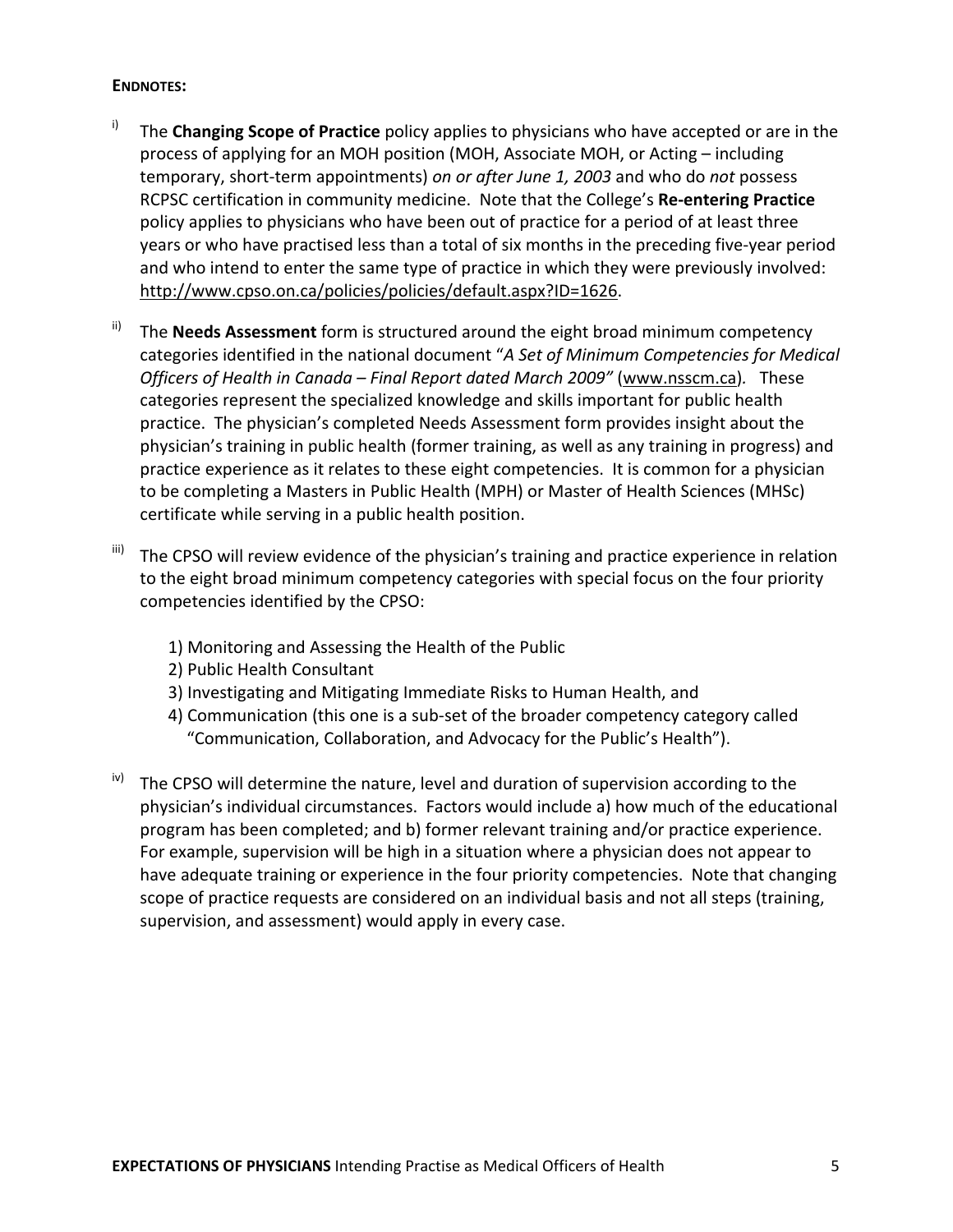| <b>Clinical</b>                                                            | <b>Level of Supervision</b>                                                                                        |                                                                                                                                                                                                                                                                                                                                |                                                                                                                                                                                                                                                                                                                                                                                                                                                                                                                                          |
|----------------------------------------------------------------------------|--------------------------------------------------------------------------------------------------------------------|--------------------------------------------------------------------------------------------------------------------------------------------------------------------------------------------------------------------------------------------------------------------------------------------------------------------------------|------------------------------------------------------------------------------------------------------------------------------------------------------------------------------------------------------------------------------------------------------------------------------------------------------------------------------------------------------------------------------------------------------------------------------------------------------------------------------------------------------------------------------------------|
| Supervisor                                                                 | Low                                                                                                                | <b>Moderate</b>                                                                                                                                                                                                                                                                                                                | High                                                                                                                                                                                                                                                                                                                                                                                                                                                                                                                                     |
| Components of<br>Supervision                                               | • Discuss challenges,<br>as well as obtain<br>updates on key<br>projects;<br>• Provide ongoing<br>advice/feedback. | • Review documentation<br>relating to key projects, as<br>necessary;<br>• Discuss challenges, as well as<br>obtain updates on projects;<br>• Obtain feedback from<br>physician's colleagues, as<br>necessary;<br>• Provide ongoing<br>advice/feedback on projects,<br>as well as issues; may<br>recommend<br>courses/workshops | • Review documentation<br>relating to key projects;<br>• Discuss challenges, as well<br>as obtain updates on<br>projects;<br>Obtain feedback from<br>physician's colleagues;<br>• Provide ongoing advice<br>and feedback with<br>particular focus on the<br>four priority<br>competencies:<br>1) Monitoring and<br>Assessing the Health of the<br>Public,<br>2) Public Health<br>Consultant,<br>3) Investigating and<br>Mitigating Immediate Risks<br>to Human Health, and<br>4) Communication;<br>• may recommend<br>courses/workshops; |
| Availability and<br>Frequency of<br>Supervisor<br>meetings/discus-<br>sion | Available by phone;<br>meet/discuss<br>progress every few<br>months                                                | Available by phone;<br>Meet/discuss progress every<br>month                                                                                                                                                                                                                                                                    | Initially, available in person<br>or by phone at all times;<br>thereafter, at least weekly<br>meetings/discussions                                                                                                                                                                                                                                                                                                                                                                                                                       |
| Autonomy of<br>Physician                                                   | Physician is the MRP                                                                                               | Physician is the MRP                                                                                                                                                                                                                                                                                                           | Physician is the MRP                                                                                                                                                                                                                                                                                                                                                                                                                                                                                                                     |
| Frequency of<br>Reporting to the<br>College                                | Quarterly reports                                                                                                  | Quarterly reports                                                                                                                                                                                                                                                                                                              | After first month; thereafter,<br>frequency determined by<br><b>CPSO</b>                                                                                                                                                                                                                                                                                                                                                                                                                                                                 |

**Selection of Supervisor** – The physician is encouraged to speak with his/her Health Unit for appropriate suggestions. While the physician may submit names of potential supervisors, the CPSO will review and approve the supervisor (see Guidelines for College-Directed Supervision, "Characteristics of an Acceptable Clinical Supervisor" at www.cpso.on.ca under Policies and Publications> CPGs and Other Guidelines). In certain circumstances, a stipend for the supervisor is provided by the Ministry of Health and Long‐Term Care. Physicians are encouraged to speak with their Health Unit about compensation options. The CPSO is not involved with the issue of supervisor compensation.